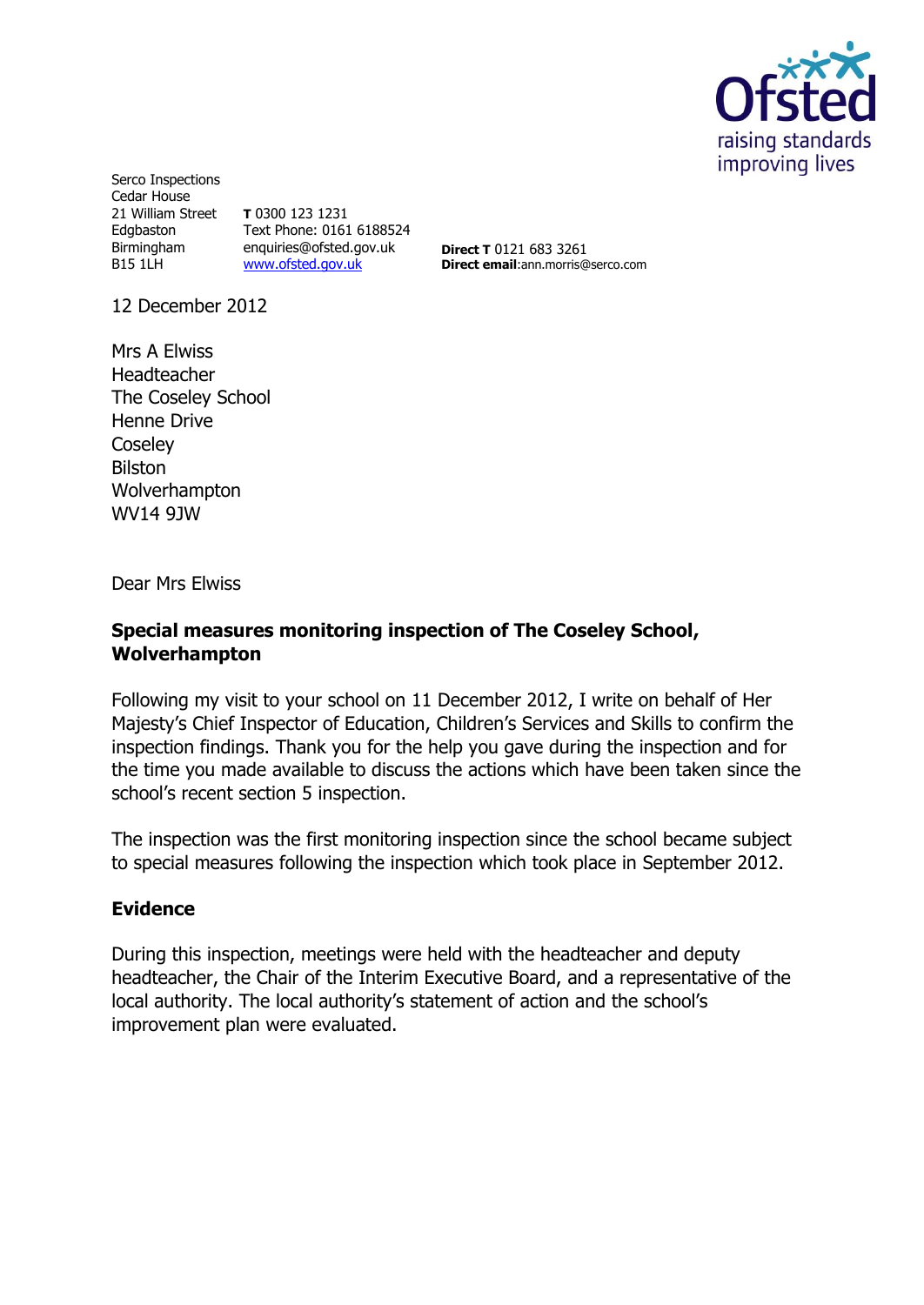# **PROTECT-INSPECTION**



# **Context**

Since the inspection in September 2012 the governing body has been replaced by an interim executive board. A consultation is taking place with key stakeholders with a view to the school taking on trust status from April 2013.

## **The quality of leadership and management at the school**

Since the inspection, the school has produced an improvement plan that adequately covers the key areas of weakness. Some of the actions in the plan have been timetabled to take place during this term and the school's own monitoring suggests that there is already some impact, although at an early stage. A shorter version of the action plan enables leaders and members of the interim executive board to check that actions have taken place. The plan has appropriate success criteria, but there are too few interim targets for senior leaders and board members to closely measure improvement. Therefore, the impact of the plan is not tracked closely enough. The local authority statement of action is well matched with the school's plan and makes clear how the authority will support and evaluate the progress of the school. Both the local authority and partner schools are providing support that the school is finding valuable.

The interim executive board has established a useful pattern of meetings on a weekly or fortnightly basis. In its meetings, the board is carefully checking progress with the plan – as accurately as the plan's present structure allows. Senior leaders are evaluating teaching and the quality of faculties on a regular cycle. The board is scrutinising these findings to make itself better informed and more able to question leaders on the rate of improvement. A new data-management system has been introduced, and teachers now have much better data available to them on the progress of each student throughout the school and in all subjects.

Although new in post, the interim executive board has gained a thorough grasp of the strengths and weaknesses of the school. It is supporting and challenging school leaders to ensure that the performance and promotion of teachers are well managed and always fully justified. The board ensures that pupil premium funding is well targeted to support the objectives of the action plan.

Following the monitoring inspection the following judgements were made:

The local authority statement of action is fit for purpose.

The school's action plan is fit for purpose.